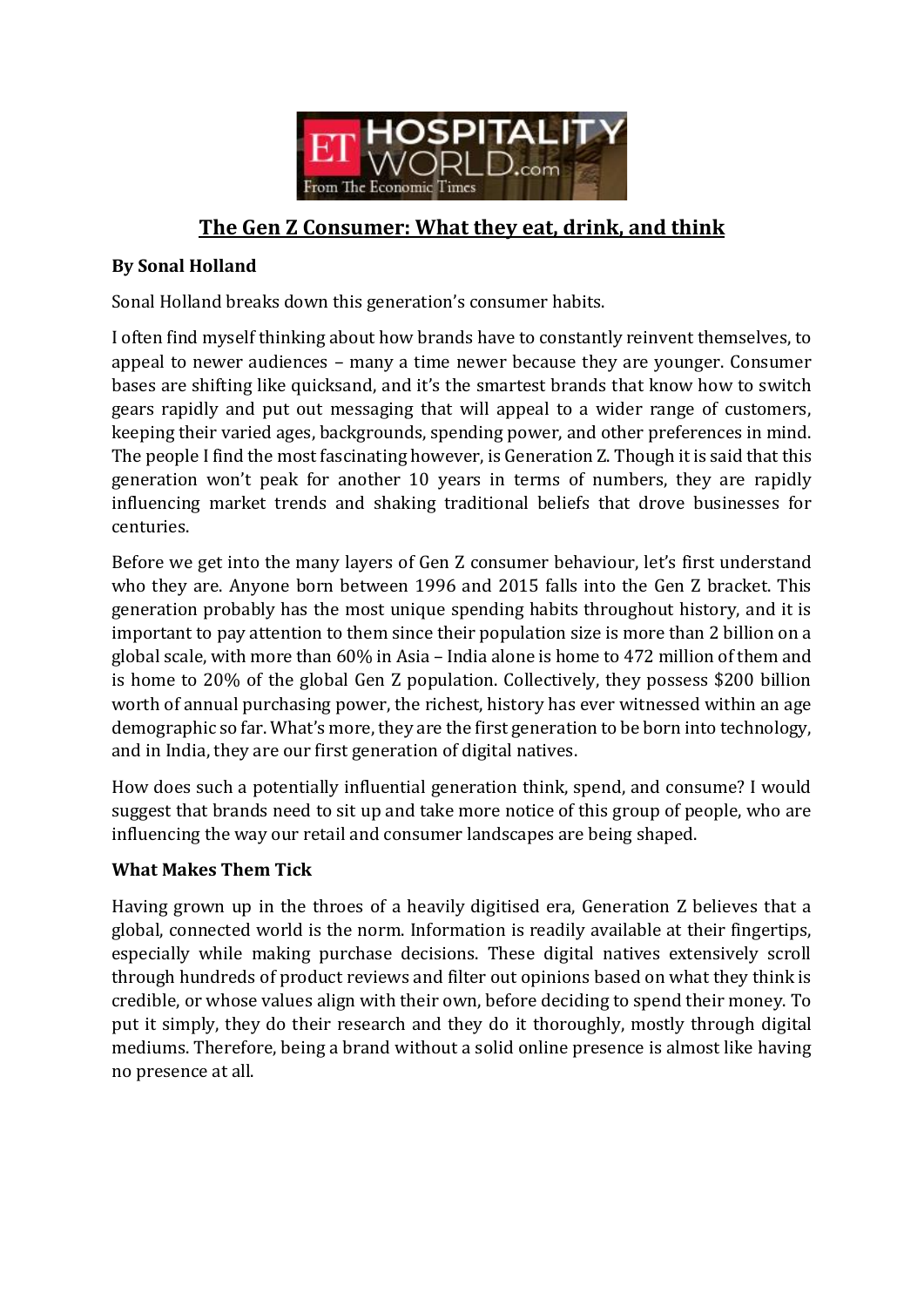### **The Age of Influence**

Gen Z has a knack for dismissing what they feel is inauthentic. They would rather trust people over brand ambassadors, which is why it is crucial to create a community around your brand and solidify what it stands for. Therefore, while thoughtful influencer engagement is important, word of mouth is even stronger for this generation. Move over, macro influencers, hello, micro influencers. Identifying the right people with the best audiences – i.e. those with spending power for your brand is key, and will help a brand build authenticity the way advertising in times past did.

# **Make it Distinctive**

It's never been more important to have a unique brand voice than when trying to woo today's Generation Z. This group is looking to distinguish themselves through the products they purchase which means that only those brands with a distinctive story will make the cut. Brands should not be afraid to be innovative or go niche with this set; in fact, the quirkier the better, but make it good quality, as this generation is still very discerning. To Gen Z, being seen, heard, and valued as a unique individual is of great importance. Brands like Nike, Adidas, Starbucks, and Gucci have identified this trait and capitalised on it by offering customisable products. This generation would much rather spend their money on personalised items which have significant meaning, as opposed to mass produced ones that are trending.

# **Values First**

One of the major principles influencing Gen Z consumer behaviour is their personal value systems. To them, it is imperative that the brands or companies they endorse are in sync with their beliefs. Whether its clothing, luxury items, food, or beverages, they truly want to understand to whom and where their money is going. They expect brands to be ethical in the way they function, and can easily spot if a brand is not aligned with their campaigns.

The discerning, value-driven consumer habits of Gen Z are paving the way for a more conscious corporate environment due to which the future of business will hopefully be one we can trust.

# **An Openness to Learn**

An important thing to keep in mind about Gen Z is their willingness to learn about new things. Their inherent confidence allows them to readily admit when they don't know enough about a subject, and results in an eagerness to gather more information about it. Brands should take this as a great opportunity to engage this generation with their products and services. However, a word of caution – Gen Z needs to be spoken to as an equal, not talked down to. Keep content accessible but not preachy. Trivializing this generation will not be in a brand's best interests!